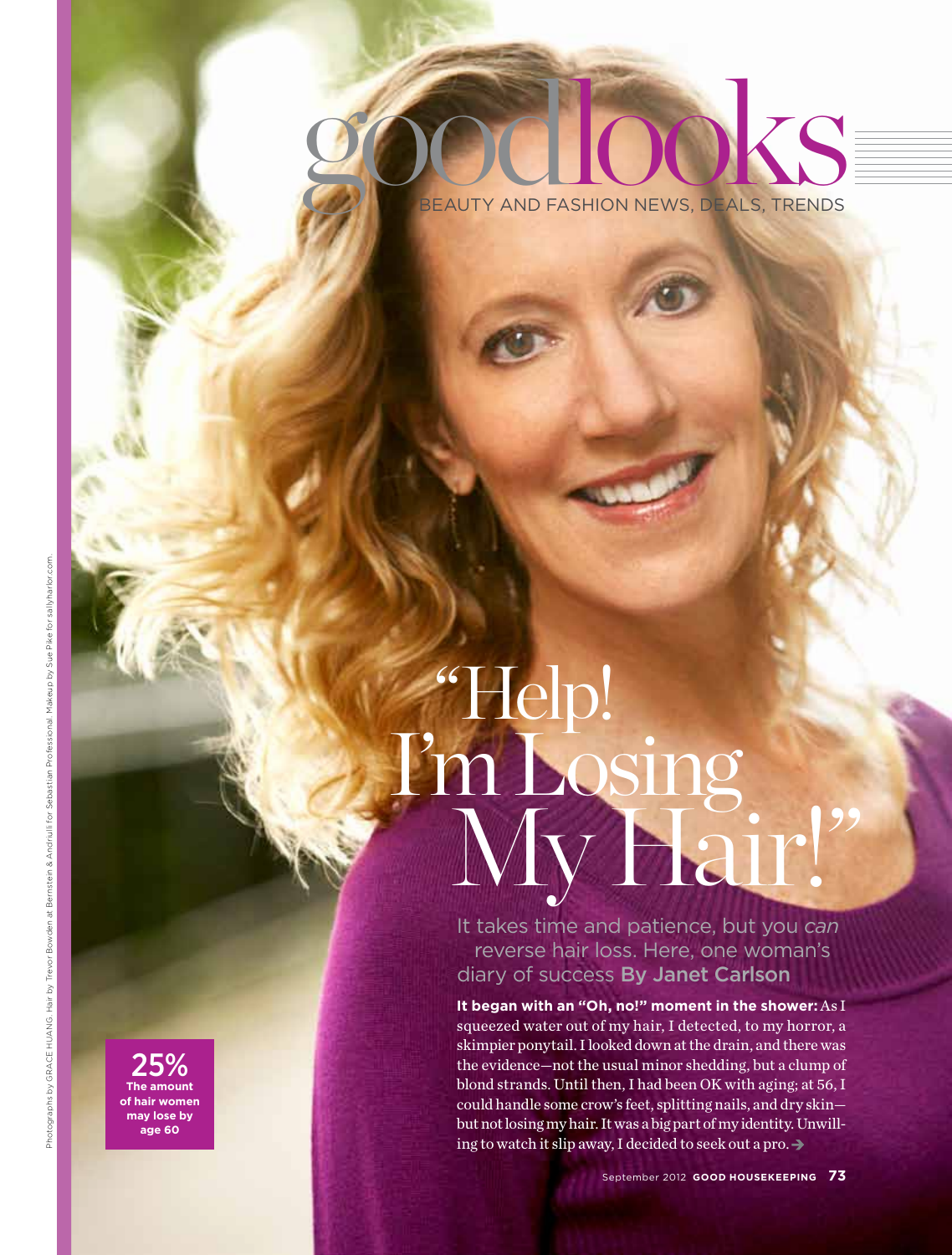goodlooks

WARNALL

#### December 2011

I make an appointment with trichologist David Kingsley, Ph.D., a hair and scalp specialist. While dermatologists treat hair loss, too, their expertise is largely in skin, and their treatment styles usually tend toward mainstream medical (i.e., medications). By contrast, trichologists treat hair loss more holistically (diet, stress reduction). Since I've always favored an anything-but-drugs approach, I try Kingsley.

At my initial consult, the root of my hair loss quickly becomes clear: "a perfect storm of stress and hormonal changes," says Kingsley, referring to

exam, in which he zeros in on my scalp, first with gloved hands and then with a digital camera, magnifying it 50 times. Gulp! I reluctantly cast a glance at the image—a sparse "forest" with skinny trees and far too much flat land in between. Kingsley's verdict: thinning, both in the diameter of the strands and in the total number, near my part and at the crown—exactly the same spots where my mother's hair has thinned. Great.

It's normal to shed hair day

> I'll have to see my primary care physician for blood work to rule out medical causes, such as thyroid disease, but in the meantime, Kingsley jots down a hair-care regimen that includes his niacin-based Stimulant Scalp Therapy lotion (\$20; hairand scalp.com for this and other Kingsley products); niacin derivatives promote blood circulation, which stimulates follicles. "And you'll need to relax," he tells me, writing on his pad "Get a weekly massage" (the only one of his "prescriptions" that I will end up

## At 56, I could handle crow's feet, splitting nails, and dry skin—but not losing my hair

the confluence in recent months of a job loss, menopause, and the death of my stepfather. Stressors, whether emotional ones or physical ones (like menopause), wreak havoc with hormones, and this can shock hair follicles into a resting phase. (For other culprits, see "The Causes of Hair Loss," *right.*)

As Kingsley discusses my treatment (stress reduction and topical formulations to coax the follicles to grow hair), I begin to feel hopeful. But then comes the difficult part: the hair being unable to follow). One thing I'm doing right already: eating well. Strict diets and, in particular, too little protein—fewer than five ounces a day—can cause hair dullness and loss.

Back home, I immediately start the once-a-week treatment that's a Kingsley staple: slathering on his Scalp Mask (\$40) with menthol (another follicle stimulator), then coating my parched strands with his proteinpacked Hair Strengthener (\$35) and leaving the mix on for 30 minutes before showering. A decade of blond

highlights had given my hair the look and feel of hay, so a year or so ago I opted for less lightening to minimize the damage. My hair is already feeling smoother, and after this ritual, it is positively silky. I'm still not keen on looking at my hair too closely—but, hey, it feels nice to the touch.

#### two weeks later

The blood work rules out medical issues like thyroid troubles or anemia,  $\rightarrow$ 

### **The Causes**  of Hair Loss

Jeanine Downie, M.D., a dermatologist in Montclair, NJ, lists the following factors, from most to least common:

#### **FAMILY HISTORY (GENETICS)**

Shifting hormones (at any life stage)

Stress (physical including surgery and/or emotional)

Medications (e.g., some birth control pills)

High fever (104 degrees or more for several days)

#### **INFECTION**

Illness (e.g., Lupus, thyroid disease, anemia)

Low protein in diet

Low iron

Many cancer treatments

Overprocessing, Excessive use of hot tools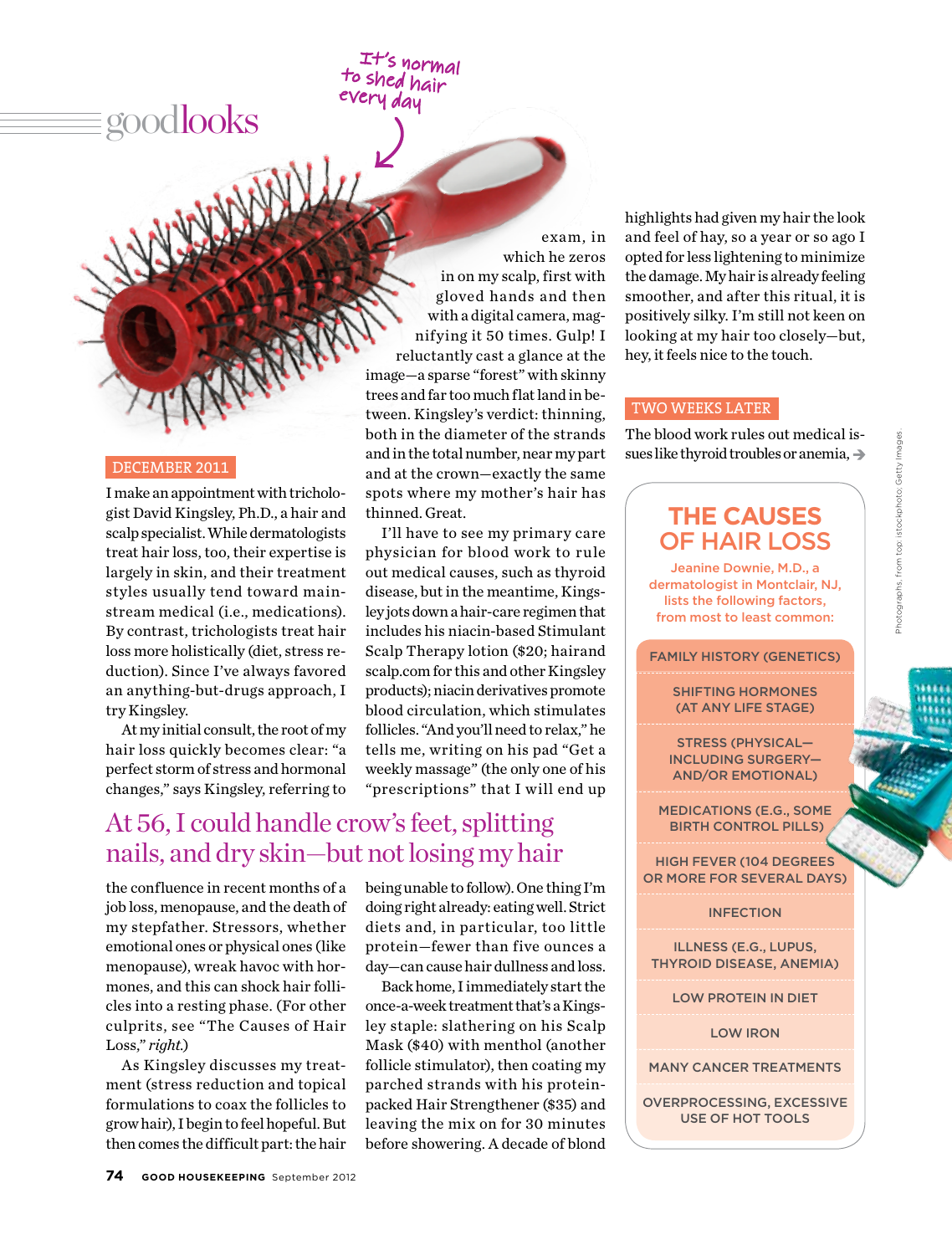# goodlooks

but reveals a vitamin D deficiency. It's long been known that D is essential for healthy bones and teeth, but the latest research has suggested a more body-wide role for D, impacting things like cell grow th, which could very well affect hair growth. At Kingsley's recommendation, I boost my intake from 1,000 to 2,500 IU.

Kingsley and I discuss systemic medications, which would require a doctor's prescription: I'm not a candidate for hormone-replacement therapy, but many women who take estrogen or phytoestrogens keep more of their hair. Finasteride (brands: Propecia, Proscar), which promotes hair growth in men, is used off-label by women—in postmenopause, usually, because it can affect fetal development. I had already asked my physician about finasteride, and he nixed it for me. ("Why should you be a guinea pig?" he asked.) Spironolactone (Aldactone), a diuretic prescribed for patients with heart, liver, or kidney disease, is also



concentration can give better results, though it can also cause facial-hair growth in some women-and I stopped using it because it irritated my scalp (a notuncommon side effect). "Use it once a day instead of twice," Kingsley advises. On my dermatologist's advice, I increase my daily dose of biotin (vitamin  $B_7$ ) to 10 grams, up from the 5 I've been taking for my brittle nails.

#### january 2012

I've agreed to twice-monthly scalp treatments in Kingsley's office, and

## This hair business is a big time commitment. Occasionally I feel silly spending so much time trying to wake up my sleepy follicles

prescribed off-label for hair loss. The big downside of all the medicines, including minoxidil (Rogaine), is that if you stop using them, they stop working. I can't see making a lifetime commitment to any of these drugs. Still, Kingsley suggests minoxidil at the 5% concentration, which is FDAapproved for men (2% is approved for women) and is available over the counter. I had already tried the 5% version earlier in the year—the heftier

my first one-hour appointment (\$95) includes a mask, a scalp-and-neck massage, and laser sessions. The lowlevel laser therapy gaining popularity in trichologists' and dermatologists' offices is FDA-cleared for safety and company studies show that it works. I'm eager to try this new-frontier technology, which claims to stimulate hair follicles. Suzanna, one of Kingsley's two cosmetologists, lulls me nearly to sleep sitting up as she

massages my head, gooey with product; it feels divine. After shampooing and conditioning, she wields the LaserComb over my scalp, moving it in half-inch increments. No sensation. *Can it really have any benefit?* I wonder. But I don't let a little healthy skepticism stop me from showing up every two weeks for another appointment, just in case.

Kingsley has told me to use the same little handheld device (HairMax LaserComb, \$295 to \$545; hairmax .com) at home three times per week. I do 10 minutes while watching TV with my daughter, who thinks I'm ridiculous. The only precaution is not to shine it in your eyes—or in your children's or pets'—as it can cause temporary irritation.

#### one-month review

This hair business is a big time commitment, I realize, between all the washing, topical products, Rogaine, the LaserCombing, the trips to New York City from my home in the suburbs. I accept the trial-and-error nature of treating hair loss, but occasionally I feel silly spending so much time and energy on trying to wake up my sleepy follicles.

Soon after I start treatment,  $I \rightarrow$